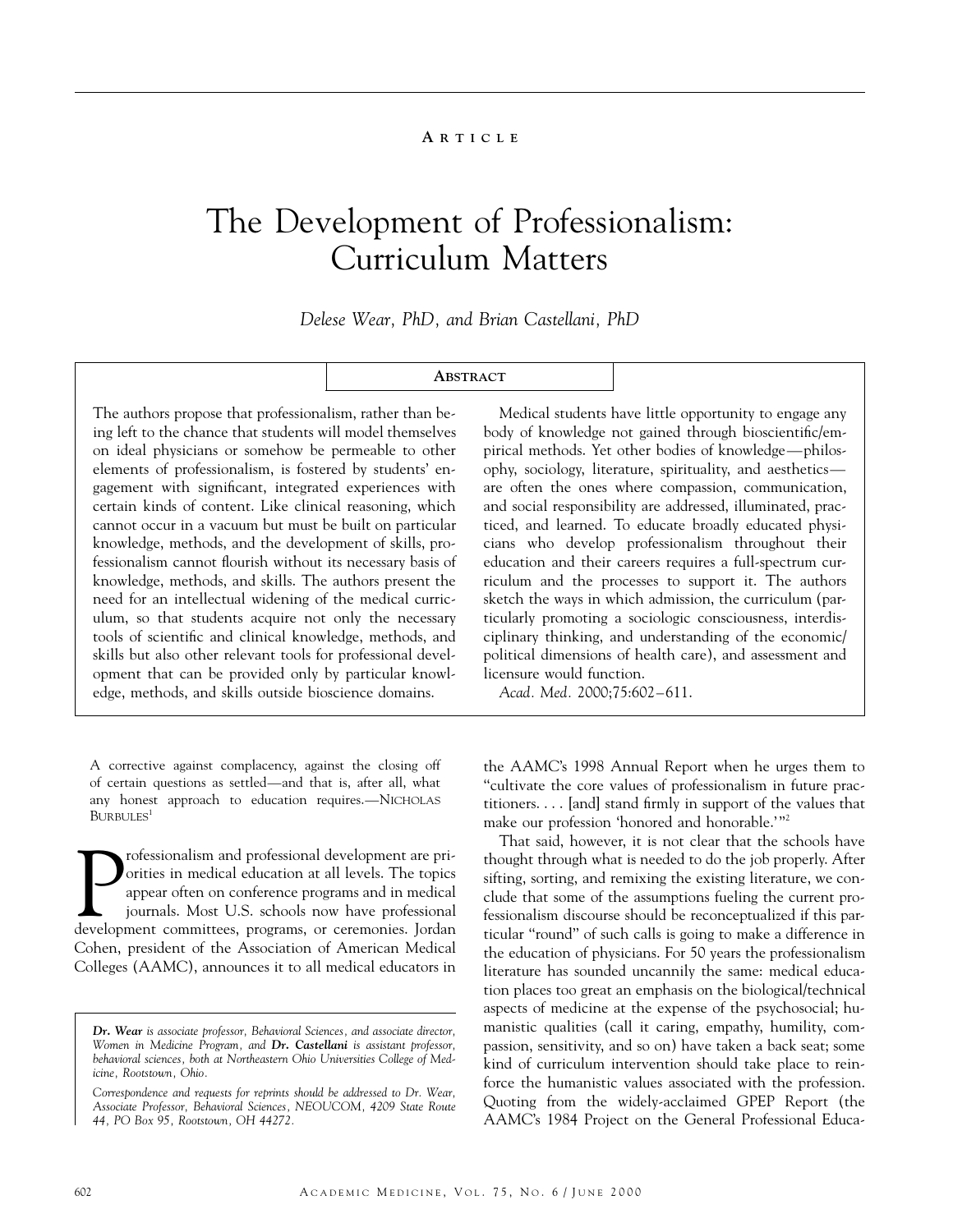tion of the Physician and College Preparation for Medicine), sociologist Renée Fox reminds us that this hand-wringing has been around for some time: ''A review of past efforts to modify medical education reveals that most of the problems ... are not new. Institutions intermittently have changed their curricula, but unfortunately little progress has been made toward a fundamental reappraisal of how physicians are educated. Thus, we do not claim novelty in the discovery of deficiencies.''3 Since the 1950s medical educators have addressed such deficiencies by injecting what Fox calls "magic bullets" into the curriculum as they search for the best way to promote professionalism in medicine. For the most part, Fox argues, these ''rediscovered principles and qualities of good physicianhood'' are what we can assume the AAMC's Jordan Cohen means when he calls for renewed attention to the ''values that make [medicine] 'honored and honorable.'''

The current focus on professional development often begins with how best to instill or encourage the following six elements of professionalism: altruism, accountability, excellence, duty, honor and integrity, and respect for others.<sup>4</sup> Unfortunately, the term professional development is losing whatever precision it had, so that now it may also refer to CME, faculty development, career planning, or even seminars in CV construction or how to get published. In this paper, however, we use the term very specifically to denote the development of professionalism in medical trainees—an ongoing, self-reflective *process* involving habits of thinking, feeling, and acting. We propose that professionalism, rather than being left to the chance that students will model themselves on ideal physicians or somehow be permeable to these or other elements of professionalism, is fostered in significant measure by students' engagement with certain kinds of *content*. Like clinical reasoning, which cannot occur in a vacuum but must be built on particular knowledge, methods, and the development of skills, professionalism cannot flourish without its necessary basis of knowledge, methods, and skills. The content associated with developing professionalism is interdisciplinary and open-ended, and yields as many questions as answers. It includes but is not limited to the philosophy and history of medicine (*Who are we? How did we arrive in this location? Why do we practice this way?*); the sociology of medical knowledge (*Which disciplines and methods does medicine draw from, and which ones are ignored? What are the strengths and weaknesses of these disciplines and methods?*); political, economic, and social inquiry surrounding medical practice (*Who do we serve? Who is left out? Who decided this was the way medicine would be enacted in this country?*); or literary inquiry (*What does it feel like to be sick? What does it feel like to be a tired, burned-out doctor?*). Through this interdisciplinary content and methods of inquiry appropriate to it, medical students and residents can learn to think critically about themselves and their profession, recognize the strengths and limits of scientific knowledge, realize and act on the humanistic dimensions of medical practice, and integrate their social responsibilities as physicians into the context of their personal goals.

The development of professionalism so conceived is not fostered by lists of abstract qualities, end-of-term checklists, or virtue checkpoints throughout the curriculum. Medical educators cannot assume that students develop professionally at the same pace as they move through the curriculum, or that professional development just naturally happens, like physical maturity. No faculty member would make such as assumption about clinical reasoning, for example. In fact, for professionalism to flourish, students need a broader intellectual experience than those provided by traditional medical curricula. Medical education has traditionally placed the highest value on scientific (rationalist) knowledge, which may have little to do with the critical thinking about oneself, the medical profession, and society, all of which are basic to professional development. We propose an intellectual widening of the medical curriculum, so that students acquire not only the necessary tools of scientific and clinical knowledge, methods, and skills but also other relevant tools for professional development that are provided by particular knowledge, methods, and skills outside bioscience domains. So endowed, students would be able to choose from multiple tools, each relevant to the unique complexities of clinical encounters with patients. That is, students need tools not only to address the pathophysiology of an illness itself but also to deal astutely with language and communication, knowledgeably with biases in decision making (their own and their patients'), politically with how services are accessed, ethically with moral ambiguities in medicine, and empathically with the experience of illness across differences in race, gender, and class.

But for students to become this adept and flexible in using these multiple tools, our curriculum must reflect knowledge and skills that arise from interdisciplinary content and methods—knowledge that is often provisional, context-specific, and contingent, and sometimes contradictory. When the development of professionalism is conceived in this way throughout the curriculum, across disciplines and methods, students can embrace professionalism as a vital, continuous process made visible by their own unique enactment of *compassionate, communicative, and socially responsible physicianhood in the context of full, satisfying lives outside medicine.* In our approach, as presented here, we see the development of professionalism as growing from within these habits of thought and action, and we remain skeptical that there are any universal behaviors that can be listed as the checklist manifestations of such habits.

Moreover, when the focus shifts to the formal curriculum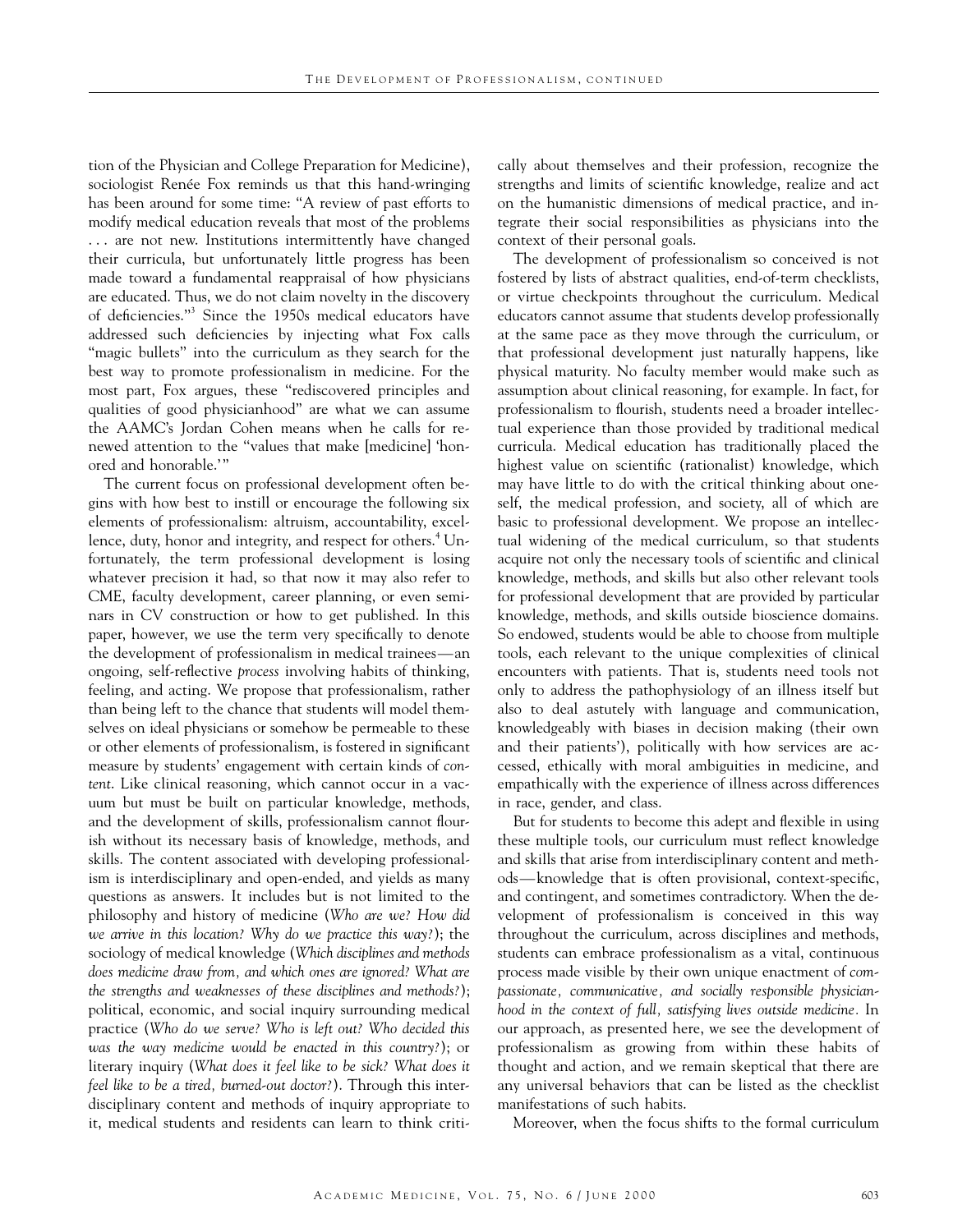(and the hidden curriculum that parallels it), the development of professionalism has different curricular implications, with different assumptions, about how to move students from here to there. It invariably asks us to examine the curriculum in light of the following questions: What is the nature of the knowledge that all students, regardless of their career goals, are expected to learn in medical education, and what values are embedded in this knowledge? How does this knowledge relate to compassionate, communicative, and socially responsible doctoring? If it does not, what knowledge is associated with these habits, and where and how should this knowledge appear in the medical curriculum?

To answer these questions, we first look at the existing plunge into knowledge that students take upon arrival in medical school. Next, we examine the curriculum, noting the limitations of staying immersed in only one orientation toward knowledge. Finally, we propose a broad, multi-orientation approach and describe how it can be developed and supported in the medical curriculum so that the development of professionalism can flourish.

## **THE EXISTING ASSUMPTION: MEDICAL KNOWLEDGE = SCIENCE**

[A] more detailed awareness by medical faculty of how the concepts, terminology, and methods of biomedicine are imprinted with dichotomies . . . could provide them with new recognition of . . . where they are inadvertently teaching medical students and house staff to split competence from caring.  $-$ RENÉE FOX $3$ 

On one level, the way a person lives a professional life and deals with other people in that professional role can be traced beyond the carefully acquired specialized knowledge and skills to the deepest assumptions undergirding the profession. At the heart of all professions are specialized knowledge and assumptions about that knowledge. In medicine, inductees are taught that the content and methods of science are essential to ''knowing'' in medicine—that is, they are the foundation of clinical reasoning and understanding of disease. The very depth and breadth of this knowledge sets doctors apart from other health care providers.

Indeed, medical students' initiation into medicine—a baptism by fire even for the heartiest science major—is first engineered by basic scientists whose orientation to the nature of knowledge many students are already quite comfortable with and thus can adopt without difficulty. In lecture halls and labs throughout United States, medical education, ''real knowledge''—scientific—is gained through rational inquiry that is characterized by objectivity, universality, and replicability. Even though individuality and subjectivity have much to do with the experience of illness, as students will later learn, these qualities have no place in the making of scientific knowledge as taught in these lectures and labs. Studying the human body mechanistically in terms of form and function, learning human universals rather than human idiosyncracies, thinking in paradigms rather than narratives: all these become a successful medical student's routine habits of thinking. Sculpting its initiates into a specific epistemologic template is not unique to medicine, of course: lawyers are trained to "think like a lawyer," engineers like an engineer, the clergy to think doctrinally.

What are the origins of contemporary Western notions of "thinking like a doctor"? Much of it has to do with the intellectual ideals of the modern world as they have developed over the past 200–300 years. These ideals emphasize empirical appraisal of the universe through rational inquiry and natural experience, and their application is seen everywhere from science to representative government. Of the health care professions, none has exhibited more allegiance to the rational (i.e. reasoned, objective, distanced) inquiry associated with science than medicine. We are quick to point out that this mode of thinking, enacted in clinical research and clinical reasoning, has afforded millions of people better health, quicker recoveries, and longer lives. As C. P. Snow pointed out in his famous ''Two Cultures'' lecture, some people think of the scientific edifice, ''in its intellectual depth, complexity, and articulation, the most beautiful and wonderful collective work of the mind of man."<sup>5</sup>

But what does this admittedly elegant and enormously useful mode of rationalist thinking have to do with educating doctors to be compassionate, communicative, and socially responsible?

Rationalist thinking, which includes scientific thinking, is a powerful tool. Yet it actually represents only one piece in the larger professional development puzzle, one tool in a larger toolbox of successful physicianhood. To ask students to develop compassion, communication skills, and social responsibility within the confines of a biomedical discourse is unrealistic, if not unfair, given the evaluative criteria of success and competency in contemporary medical education. In fact, the beliefs students develop about the nature of medical practice (beliefs ultimately put into action at the bedside, with other health care professionals, and in the community) can be stunted by ''staying put'' in scientific ways of knowing. For example, developing professionalism can be obstructed when objectivity, replicability, and generalizability become essential criteria for studying all medical phenomena. Moreover, students' initial immersion in science is so consuming and extended that they begin to think that what they're learning—*bioscientific* knowledge and how it is made—is the same as *medical* knowledge and how it is/should be made. These assumptions influence students' subsequent beliefs about what knowledge is of the most worth and—most basic —what counts as ''knowledge.''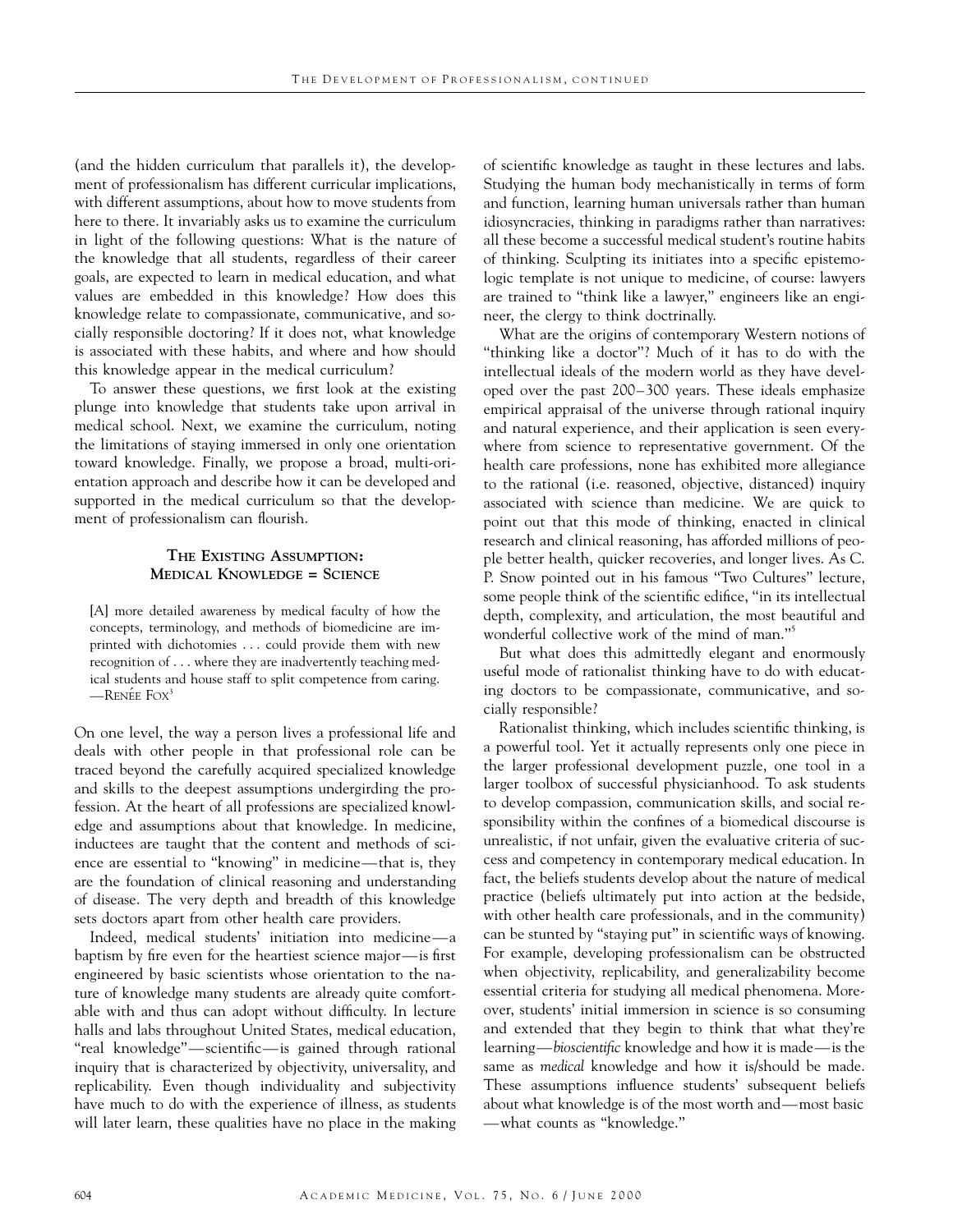Students, then, look to science and its methods of making knowledge as key to unlocking *all* the secrets of the body how it works, how it is maintained, how it breaks down, and how it is fixed (the mechanical metaphor is deliberate) but also the key to their relationships with patients and other health care providers. These beliefs are pernicious, leaking into areas of medicine for which understandings and appreciations may be far better served through other domains of knowledge, other modes of inquiry, other sources of understanding. This observation, we state emphatically, is not a critique of science and its methods. Quite the contrary. Walker Percy, physician and novelist, a passionate believer and admirer of science and its methods, understood this even as he recognized its limits:

I never turned my back on science. It would be a mistake to do so—throw out the baby with the bath water. I had wanted to find answers through an application of the scientific method. I had found that method a rather impressive and beautiful thing: the logic and precision of systematic inquiry; the mind's impressive ability to be clear-headed, to reason. But I gradually began to realize that as a scientist—a doctor, a pathologist—I knew very much *about* man, but had little idea of what man *is.*<sup>6</sup>

Yet, medical students have little opportunity to engage in and puzzle over any body of knowledge that is not gained through bioscientific/empirical methods. That is, the content and methods of science are so normalized that students easily fall into a comfortable but patently untrue pattern of thought wherein everything not derived from that method is soft, anecdotal, closer to myth, conjecture, or speculation, perhaps potentially useful but not ''knowledge.'' Yet these philosophy, sociology, literature, spirituality, and aesthetics —are often the very content areas where compassion, communication, and social responsibility are addressed, illuminated, practiced, and learned.

Moreover—and paradoxically—students come to see *scientific* language as an unproblematic medium for transmitting observations and theories, but see *patients'* language as inadequate or inaccurate because of its obvious subjectivity. Indeed, although medical educators give the doctor–patient relationship much attention (and therefore validation) during the clinical years, the theories and methods used to understand that relationship are not in the domain of ''scientific'' knowledge as medical students are led to view knowledge. Naturally, therefore, the doctor–patient relationship is the wrapping on the box containing clinical knowledge, the garnish beside the real food, the accessory that makes the outfit complete, not a vital core of medical knowledge. Embedded in their world view are, of course, centuries-old dualisms objectivity/subjectivity, reason/emotion, body/mind, clinical expertise/bedside manner, and a whole host of either/or pairs

—that are taken for granted not only in medical training but in the culture at large. Moreover, Fox maintains,

seen in cross-cultural perspective, the dualism of our medical thinking and our difficulties in breaking through it are distinctively and rather oddly Western. In non-Western societies and medical systems whose world views are more holistic than our own, there is no need for special fields, meetings, lectures, courses, and rhetoric to ''remind'' and teach medical students and practitioners that human beings have bodies and minds, and minds and brains that are dynamically interrelated; that ideally, the prevention, diagnosis, and treatment of illness should be approached in a ''biopsychosocial'' framework; that medicine is ''both a science and an art''—to use some of the clumsy, aphoristic phrases that we have coined in this connection.<sup>3</sup>

When medical students are taught, explicitly and implicitly, that the only true medical knowledge comes from empirical, objective, quantitative inquiry, they naturally distrust all knowledge that is gained from other methods. Factors such as gender, race, education, social class, ethnic identity, the political climate are often viewed as outside or secondary to ''proper'' medical knowledge, the assumption being that both the product and the process of making ''proper'' medical knowledge exist independently of these factors. This is why medical students move from their preclinical to their clinical education believing that the process scientists strive for called ''objectivity''—a place in the human mind where all these other subjective factors can be held at bay, never leaking into the thought process—is also appropriate, even achievable for clinicians. This is a place, they learn, where they should ''go'' when they're involved in clinical reasoning, and what emerges from this fictional place, supposedly without human biases and values, is not only a diagnosis but a set of behaviors characterized by clinical distance and a medical record that represents the true story of a patient's illness. We are successful in getting this message to students. Their belief that clinical objectivity is attainable is so sincere that they truly believe that they treat all their patients equally regardless of who those patients are—not that they *strive* to but that they actually *do*.

Do any of us believe this? Of course not. Any experienced practicing physician knows better. We are reminded of Abraham Verghese's account of this delusional belief, one that can be traced directly to the values embedded in an approach that recognizes only objectivity and rationality as medical knowledge:

A doctor I had trained in Johnson City, a native of the area, set up his shingle in a neighboring community. I sent him one of my AIDS patients who lived in his town. My thought was that the patient could get his routine blood work and simple follow-up with this doctor without driving all the way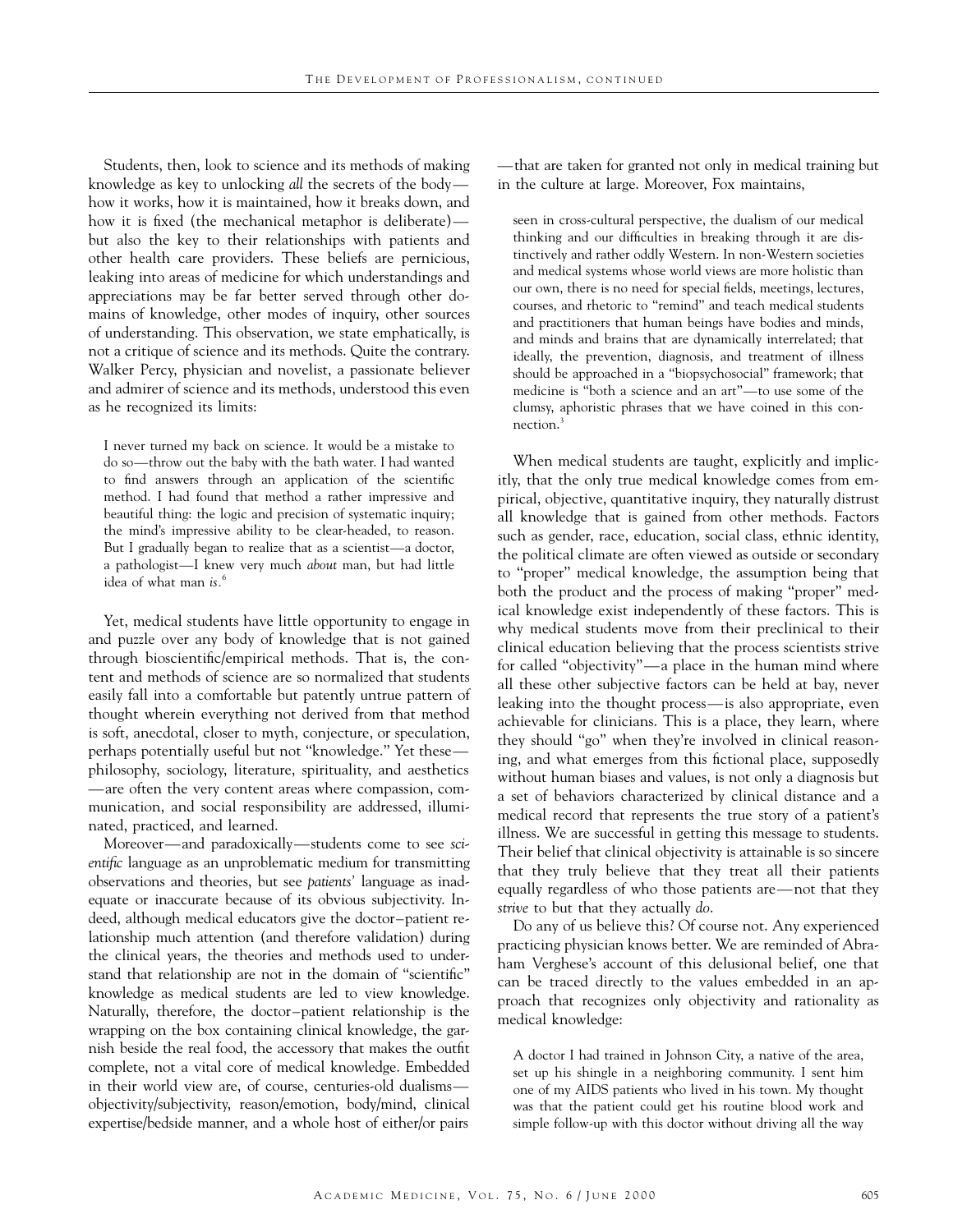out to see me. The doctor said to the patient, ''I don't approve of your lifestyle and what it represents. It is ungodly in my view. But that doesn't mean I won't continue to take good care of you.... To which the patient replied, "Oh yes it does!"7

## **MANIFESTATIONS OF BIOSCIENCE = KNOWLEDGE IN THE CURRICULUM**

Many of the messages transmitted via the hidden curriculum may be in direct conflict with what is being touted in formal courses on medical ethics or with what are formally heralded by the institution as desirable standards of ethical conduct.— HAFFERTY and  $FRANKS<sup>8</sup>$ 

How does the medical curriculum continue to reinforce the belief that scientific knowledge is at the top of the hierarchy in medicine, that objectivity as a location and process is attainable for students, that the ''subjective'' part of doctoring is important but is secondary to its objective essence? Why do students complete medical education conflating bioscience and medical practice, which are two related but distinctly different activities? Why does the medical curriculum put so few tools in the caregiving toolbox, and those few focusing almost exclusively on the biological individual, when it is increasingly clear to patients, to medical institutions, to the profession that other tools are necessary? That is, the biological individual exists not in a lab or bubble but in a social matrix infused with subjective, context-specific, culturally bound dimensions. Why does the medical curriculum ignore the skills of cultural, economic, and political analysis? Why does the medical curriculum fail to provide a content, a knowledge base for the development of compassionate, communicative, and socially responsive doctoring, and yet continue to evaluate students for evidence of such development?

This is not to suggest that the medical curriculum has failed to respond to the importance of the subjective dimensions of medicine. Most medical curricula include all or some of the following: the behavioral and social sciences, bioethics and medical humanities, problem-based learning, and cultural competency. Yet with few exceptions, these curricula often remain philosophically attached to logico-rational approaches to knowledge that value objectivity, prediction, and control. This is reflected even in places where one would least expect it: in a behavioral sciences curriculum emphasizing only psychopathologies and stage theories of human growth and development; in patient interviewing that resembles a script and fails to address the implications of power differentials between doctors and patients based on gender, race, and class; in a bioethics curriculum that remains tied exclusively to analytic philosophy and principle-based theorizing; in a PBL curriculum that attaches psychosocial issues as add-ons after the ''real'' learning has been achieved; or even in a literature and medicine class that equates ''close readings'' of a literary text with ''close readings'' of the patient. As Hafferty and Franks note, if students are ''surrounded by a medical culture that discourages certain feelings, introspection, or personal reflection, and buffeted by a basic science curriculum that emphasizes rote memorization, medical students may come to embrace such a reflexive myopia quite early in the training process.''<sup>8</sup>

Moreover, the existing medical curriculum, aligned as it is almost exclusively with science and its methods, results in doctors, not patients, who are the real ''knowers.'' Patients' knowledge is often doomed to the same category as the dreaded ''anecdote'': interesting, memorable, the stuff of good medical stories, but not knowledge. Their accounts of being ill, the conditions of their lives outside the medical office, what illness means in their lives—all critical to compassionate, communicative, and socially responsive caregiving—are not granted the same status as test results, lab values, the doctor's authoritative store of clinical knowledge, or the diagnosis itself. But lacking the tools to move back and forth between and among different kinds of knowledge, most medical students do not view patients' narratives as yielding knowledge valid enough for the medical record, even though it may be the source of a patient's suffering. This attitude is inherently dismissive, as well as bad doctoring. As Arthur Frank notes in his study of illness narratives written by patients,

The *modern* experience of illness begins when popular experience is overtaken by technical expertise, including complex organizations of treatment. Folk no longer go to bed and die, cared for by family members and neighbors who have a talent for healing. Folk now go to paid professionals who reinterpret their pains as symptoms, using a specialized language that is unfamiliar and overwhelming. As patients, these folk accumulate entries on medical charts which in most instances they are neither able nor allowed to read; the chart becomes the official story of the illness. Other stories proliferate. Ill people tell family and friends versions of what the doctor said, and these others reply by telling experiences that seem to be similar: both experiences they have had themselves and ones heard from others. Illness becomes a circulation of stories, professional and lay, but not all stories are equal.<sup>9</sup>

Thus, patients' stories do not fit within doctors' knowledge template in both content (they are subjective, personal) and method (they are not generalizable).

In addition, most medical curricula do not promote adequate understanding of the social, economic, and often messy political climates of health care systems and how such factors will directly influence the ways trainees will perform their life's work. Certainly students have *opinions* on such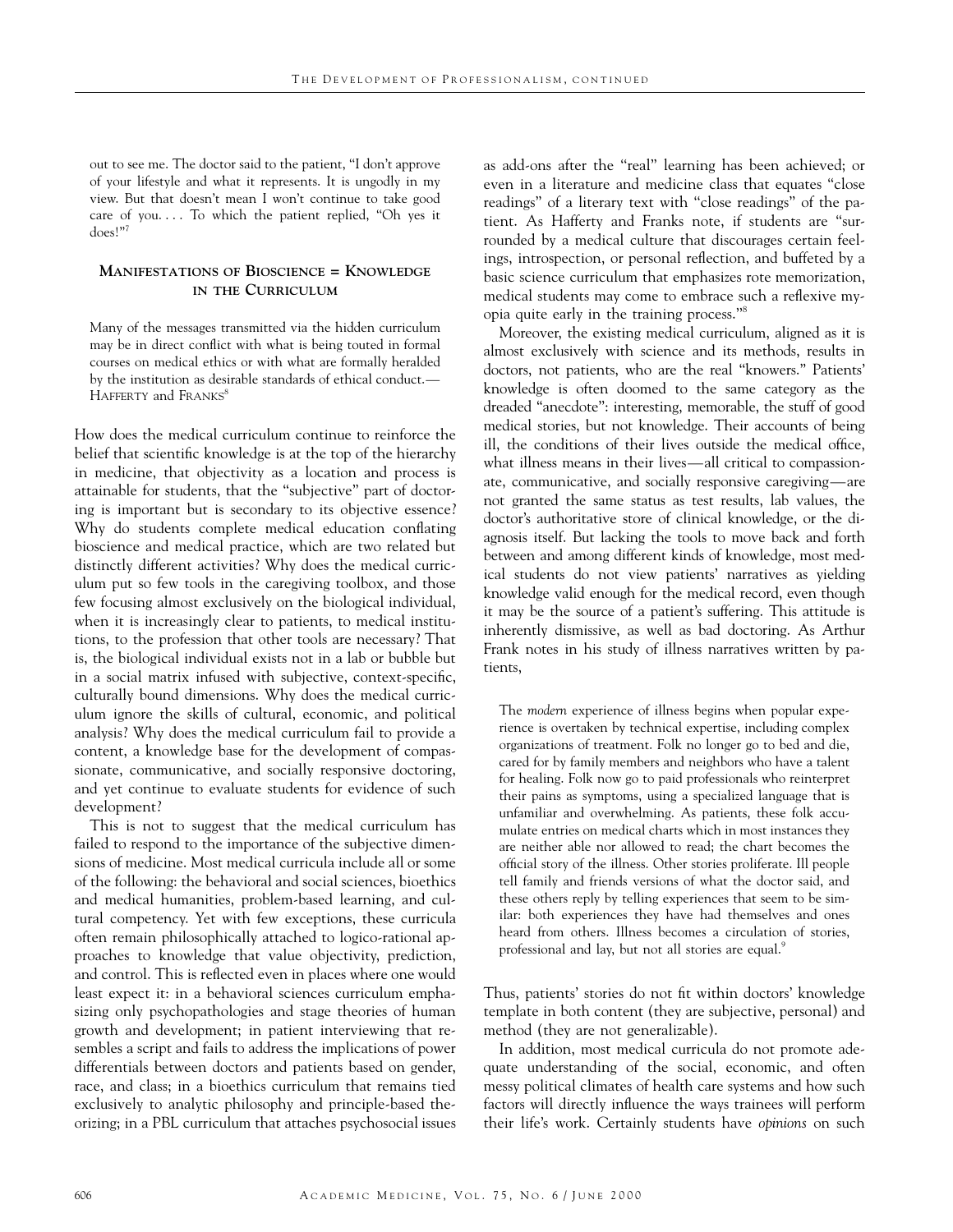matters, arising from their own values and from their socialization into the profession, but the overstuffed, overly determined curriculum has little space for the systematic examination of these issues. Yet despite the lack of curricula and the overwhelming emphasis on bioscience, faculty expect students to exhibit in social, economic, and political environments certain professional values of which they do not have the slightest critical understanding. This opens the door for cynicism and resignation among students before they even begin their careers.

Finally, and related to the previous three phenomena, medical education encourages thinking in borders and partitions between ways of knowing, areas of specialization, and divisions of labor in medicine. It promotes premature sifting and sorting of students into different tracks, with this medical school prodding toward primary care, that medical school toward careers in research or academic medicine. Rather than a well-crafted, four-year experience where the skills, attitudes, and values relevant to undifferentiated physicians are developed and encouraged, most medical curricula are focused on differentiation and hierarchies of knowledge, on clearly defined spheres of practice, and on controlled distinctions among medical specialties. An integrated educational program where the clinical and basic sciences are connected to patients' knowledge, values, and needs; to knowledge produced outside science and medicine; and to community needs and values—this is all but impossible within the traditional parameters of long-standing jurisdictions and agendas. Moreover, current configurations of graduate medical education require students to consider areas of specialization far too early in the curriculum. Some students, for example, anxiously spend time in research, fellowships, electives, and pre-internships even before they spend a significant amount of time in a particular specialty, fearing that otherwise they will not be competitive. And because of the intense competition for particular specialties (with some residency programs screening by class rank, board scores, or AOA membership), students rely intensively on achievement and making their marks in these narrow areas rather than benefitting from a more comprehensive, general education.

The cumulative effect of these manifestations of bioscience = knowledge are so woven into the heart of modern medical education that it is hard for anyone enmeshed in the process to step back and look at the consequences and then think about what medical education and medical practice would look like and feel like if opened up to the properly broad areas of knowing that doctors need and patients deserve.

## **THE FULL-SPECTRUM CURRICULUM: A UTOPIAN PROPOSAL**

In a full-spectrum curriculum, doctors would learn the kinds of knowledge they need, not just bioscience with a smattering of other, often ill-incorporated information added as afterthought. Medical education would reflect the orientation toward knowledge we propose. In the more perfectly created academic world in which such a curriculum is embedded, changes would spill over into admission, licensure, and virtually all systems of assessment and rewards for both students and faculty. Each change we propose would result in a broader, more flexible knowledge base, one that provides students with tools to match their increasingly complex work. Below is the general, admittedly utopian outline of what is needed to produce an environment geared toward educating not neophyte family doctors or surgeons but broadly educated physicians who develop professionalism throughout their education and their careers.

#### **Admission**

MCATs would be either eliminated or dramatically changed to reflect an applicant's adeptness with knowledge across multiple domains. Undergraduate GPAs would remain a major factor but would be one among other weighted measures. For example, admission committees would recognize that the socalled average MCAT score or GPA of a student who had worked his or her way through college (or had a child) and was involved in many extracurricular activities might be the mark of a more appropriate candidate than the stellar MCAT score of a student who was totally supported by parents, had done little other than study, and had taken an expensive review course. We are reminded of Lewis Thomas's wonderfully wry essay, ''How to Fix the Premedical Curriculum,'' where he suggest that ''more attention should be paid to the success of students in other, nonscience disciplines before they are admitted, in order to assure the scope of intellect needed for a physician's work.''10 Applicants' reports of so-called shadowing experiences would not count, but significant time spent working or volunteering in hospitals, clinics, or communitybased agencies or services would. These participatory experiences would be further evidence that such students might be more likely to recognize the importance of context in the lives of patients, and to think more comprehensively in terms of where health care is provided and who is involved. Recommendations from college professors would not count too much (we already know the applicants are smart and serious students), but letters from work or volunteer supervisors would. Admission committees would include not only faculty but other health care professionals, fellow students, and community members who have a stake in the kind of doctors we give back to our communities.

#### **The Medical Curriculum**

We have several recommendations for the medical curriculum that place the development of professionalism at the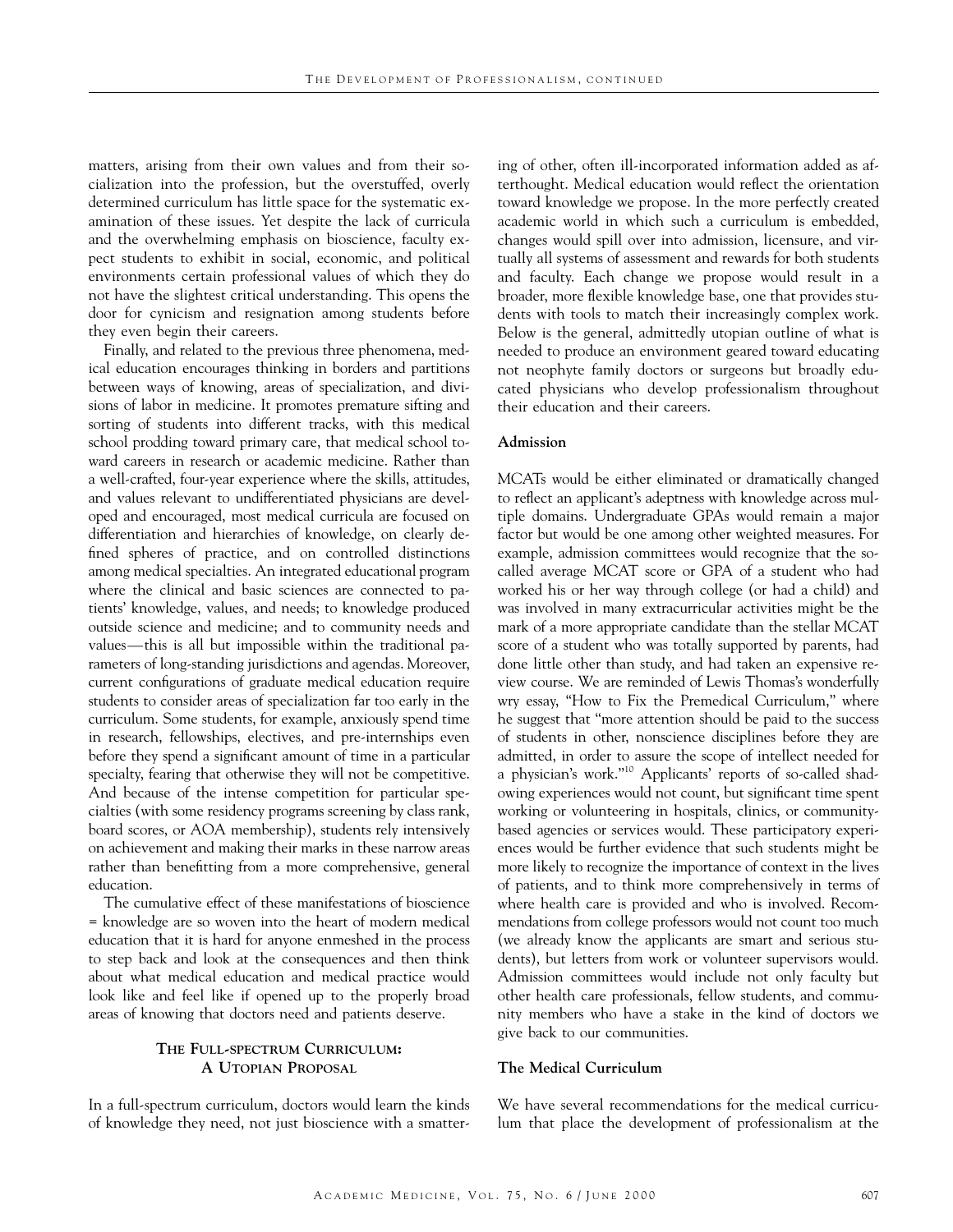forefront of its mission. Each involves widening students' skills in moving between and using different kinds of knowledge, ensuring that their toolbox that carries more than the knowledge and skills of basic and clinical sciences. These additional tools include a sociologic imagination, borrowing heavily from Peter Berger's still classic work, *Invitation to Sociology*11; an interdisciplinary perspective; and a political/ economic sophistication in matters concerning health care policy. Brief sketches show why these tools will be useful, and how and where they might appear in the medical curriculum.

**A sociologic consciousness.** In the four-year medical curriculum, inquiry into knowledge would be embedded in a blend of traditional lecture, lab, discussion, and problembased and independent learning—in other words, in the same formats used elsewhere in the curriculum. During the first year students would be required to take a philosophy of science or sociology of knowledge course that promotes (1) a critical approach to knowledge, (2) an enlarged conception of what it means to ''know,'' and (3) an appreciation of the conceptual elegance and truths of science tempered by skepticism for any claims to pure objectivity or rationality. Such a course might be grounded in Berger's sociologic consciousness, one that gives knowers the ability to ''see through'' social structures, taken-for-granted knowledge and methods, and institutional practices so that none of these moves to a level beyond critical scrutiny.

A sociologic consciousness, according to Berger, requires rigorous intellectual skills. In the first-year medical curriculum, students would learn skills to unmask or divulge the social systems of which they are increasingly becoming a part, including medical training, medical practices, and medical institutions. If these skills are learned early and practiced often, perhaps students would gain a kind of intellectual inoculation to the *negative* dimensions of medical socialization before these dimensions become normalized. Questions they would learn to ask, aimed at medical practices and traditions that usually remain outside students' critical scrutiny, might include: *Why are two years of basic science deemed necessary in the education of doctors? Who decided? How do we know it is the best way to learn the scientific basis of medical practice? What are the ways to test this assumption?* Or, *Who marked out spheres of practice in medicine? Who decided that doctors (nurses/ midwives/physician assistants/etc.) do this but not that? Who benefits from this arrangement? What would happen if these practice patterns changed? How do we know this would happen?* Or, *What is the relationship between level of education and power? Between level of education and money? What are the medical implications of these relationships?*

A second skill of sociologic consciousness is how medical students learn to position themselves with regard to ''respectable'' and ''unrespectable'' sectors of society. According to Berger, it is one thing to work towards strengthening one's affiliations with respectable sectors of one's profession and community. There is strength in speaking in the same language, having similar values and goals, interpreting the world in similar ways. But learning to relate to individuals and communities of ''disenchanted attitudes'' would provide an understanding of the world that would not be possible by staying put in safe, harmonious professional relations. Developing these affinities in medical students would involve having them learn from persons at the least powerful ends of both giving and receiving care. What do most medical students know about the work of aides or home health care providers? What might be learned from these caregivers' knowledge? What do most medical students learn about the health care of indigent persons—from *their* perspectives? How much do medical students learn from uninsured ''house'' patients about the social conditions—poverty, inadequate housing, chronic unemployment, stress, and low self-esteem—that often bring them to teaching hospitals? What could be learned from their knowledge? Susan Sherwin provides a provocative example of how medical professionals assume to "know best" for all people even as we are oblivious to the conditions of others' lives. Consider, she asks, the issue of informed consent. Most medical professionals, especially doctors,

are accustomed to being treated with dignity and respect and having control over matters concerning their own lives and well-being.... From the perspective of less privileged health care consumers who normally have little control over their lives, however, maintaining control when ill may not be of paramount concern, since control is not theirs to lose. Patients who are not used to being cared for or respected in the rest of their lives may have a different ordering of values and different priorities in their dealings with health professionals than do those who now occupy center stage in the bioethics arena.<sup>12</sup>

Several medical schools have addressed such concerns directly (and early) in the curriculum: in Philadelphia's ''Bridging the Gaps'' program, where health internships are provided to medical students and other health care trainees in underserved communities; at Rush Medical School's Community Service Initiatives Program, where medical students voluntarily serve the poor and disadvantaged; or through the "Health, Illness and the Community" course at the University of Toronto, which provides students with community learning experiences in 300 community agencies as learning sites. In a full-spectrum curriculum, students would find these required learning experiences woven throughout the four years.

A third skill of sociologic consciousness has to do with what Berger calls developing a "mobile mind" toward mul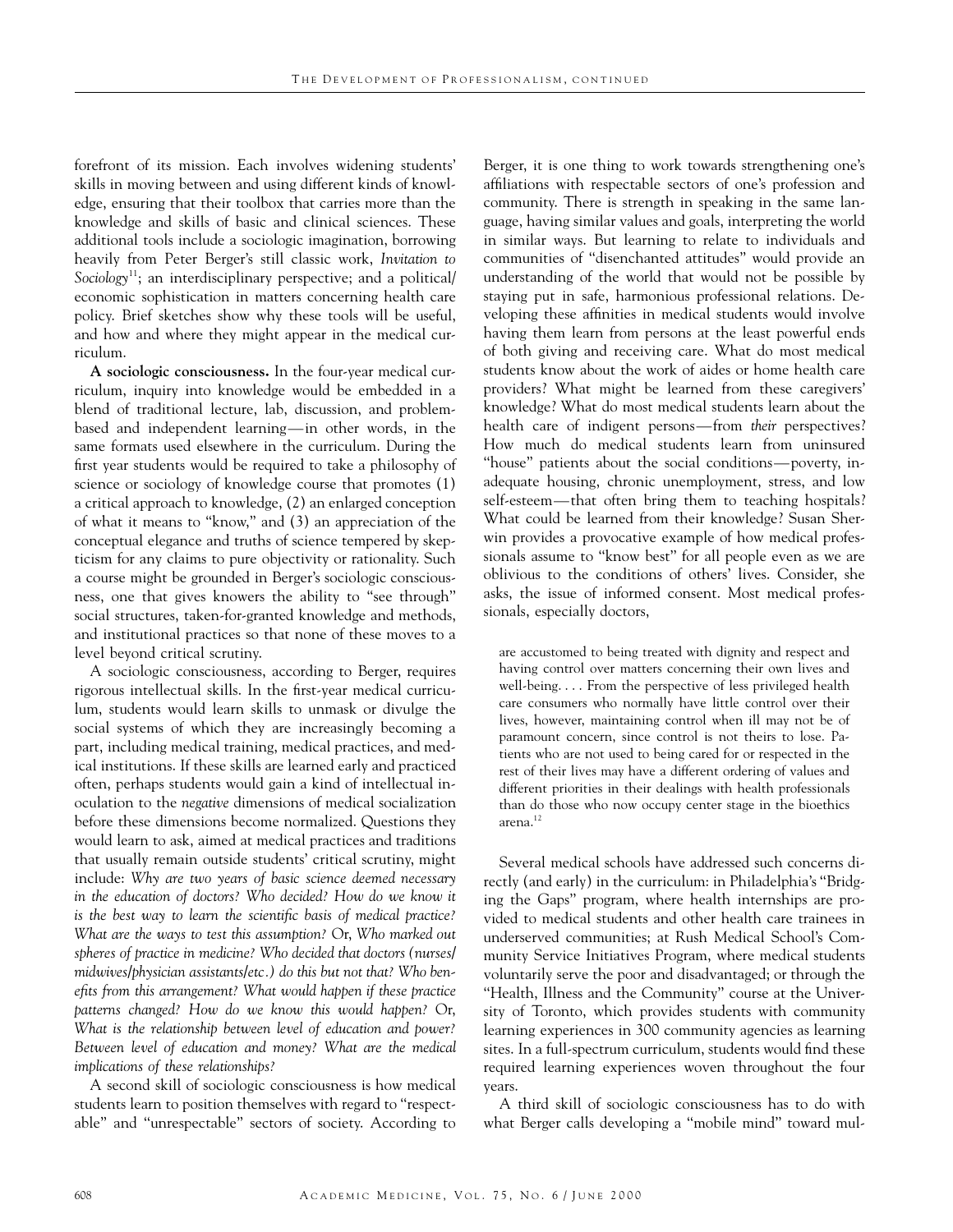tiple human values and orientations. A mobile mind contrasts with those that are held stationary by rigid scientific/ medical ways of thinking, such as *How could someone that young not want heroic measures? How could someone really believe in alternative healing? Why would anyone interested in safety want a home birth?* Because medical students are relatively immobile in their learning environments, their minds may become immobile too. Tuton, Siegel, and Campbell describe this ironic phenomena: ''We have come to realize that though many academic health centers lie within or near economically deprived neighborhoods, their presence has had limited effect in changing the awful realities that influence community life and health."<sup>13</sup> And as Susan Sherwin reminds us,

Homogeneity among participants in debates has consequences in any field. One important effect is that it allows most practitioners to remain oblivious to the significance of their own location and perspective for their work. As in other disciplines that are dominated by a well-educated, white, male elite, the fact that most of their colleagues share the same perspective makes it easy . . . to lapse into false generalizations from their own experience. It is all too easy to mistake oneself for a neutral ''ideal observer'' when no one is present to point out the specificity of one's actual stance by countering with direct experience from a different vantage point.<sup>12</sup>

Awareness of multiple vantage points is related not only to ''mobile'' minds but also to cosmopolitism, the fourth and final skill of Berger's sociologic consciousness. Simply, cosmopolitism is an openness to the environment, to diverse ways of thinking and acting; it is a broad-minded, sensitive, emancipated belief about human life in all its variations. As Berger observes, an individual with such affinities has a mind that is ''at home wherever there are other [people] who think.'' This is the spirit from which genuine compassion arises, from an authentic acceptance of people in *all* their varieties, values, and lifestyles.

**Interdisciplinary thinking.** After this early formal course in knowledge and how it is made and used, the medical curriculum would blend domains of knowledge throughout: the biosciences and social sciences, clinical sciences and humanities, community medicine and public health, economics and health policy. When students routinely engage in the content, methods, and skills of multiple disciplines other than those found in the basic and clinical sciences, they find rich, complicated, provocative knowledge of the complexities and conflicting practices of health care. They gain different understanding and insights about human phenomena that might not have occurred without such interdisciplinary encounters. They may be moved to ask different questions of themselves and their profession. They recognize gaps, absences, and harmful biases in their knowledge even as they see its intricate connections, conceptual elegance, and enormous strengths. These and many other intellectual adventures occur during interdisciplinary studies in medical education, but only when teaching and classroom environments foster a spirit of critical, self-reflective inquiry.

Indeed, if interdisciplinary inquiry—including bioethics, literature, philosophy, sociology, and history of medicine is to avoid the characterization of a ''magic bullet,'' medical educators cannot merely add on content. Whenever possible, interdisciplinary inquiry works best and is most intellectually challenging when it exists within course work, not when disciplines are placed side by side in discrete, self-contained entities. Several new courses the Northeastern Ohio Universities College of Medicine includes embody this spirit. A revamped infectious diseases course now includes microbiology, internal medicine, radiology, pathology, pharmacology, *and* Abraham Verghese's memoir, *My Own Country: A Doctor's Story of a Town and Its People in the Age of AIDS*. 7 ''Women's Health: Views from Literature, Communities, and Clinical Medicine'' is a fourth-year elective where students read novels, memoirs, historical essays, and poetry; visit domestic violence shelters, community counseling sessions for batterers, and Planned Parenthood clinics; and interact with numerous in-class panels of women giving their first-person accounts of breast cancer, domestic violence, reproductive technologies, and midwifery. In such settings students are able to view, side by side, different kinds of knowledge, to see how each is made and used, and to see that what one kind of knowledge illuminates, another obscures. An interdisciplinary toolbox permits, even encourages, such thinking.

The curricular possibilities are endless if faculty themselves possess mobile minds. Cardiovascular study could include relevant learning across basic sciences disciplines, epidemiology (including issues of race, ethnic identity, gender, and class), clinical cardiology, support groups for persons who have had heart attacks, transplantation ethics and issues of access to basic care, education, and prevention, along with historical, religious, artistic, and literary portrayals of the heart. Gross anatomy could logically include investigation of death and dying, including cross-cultural and spiritual/religious perspectives, along with hospice experiences. As ambulatory locations for medical education continue to proliferate, hospital-based, physician-based clinical medicine would be further expanded (not replaced) to include relevant community-based clinical experiences—hospice, shelters, clinics, nursing homes, reproductive services—taught by health care professionals such as nurses, social workers, therapists, and pastoral care professionals. Such interdisciplinary inquiry is intended not to dilute the scientific basis of medical education but to increase the *intellectual* basis of medicine by drawing heavily on science *and* the content and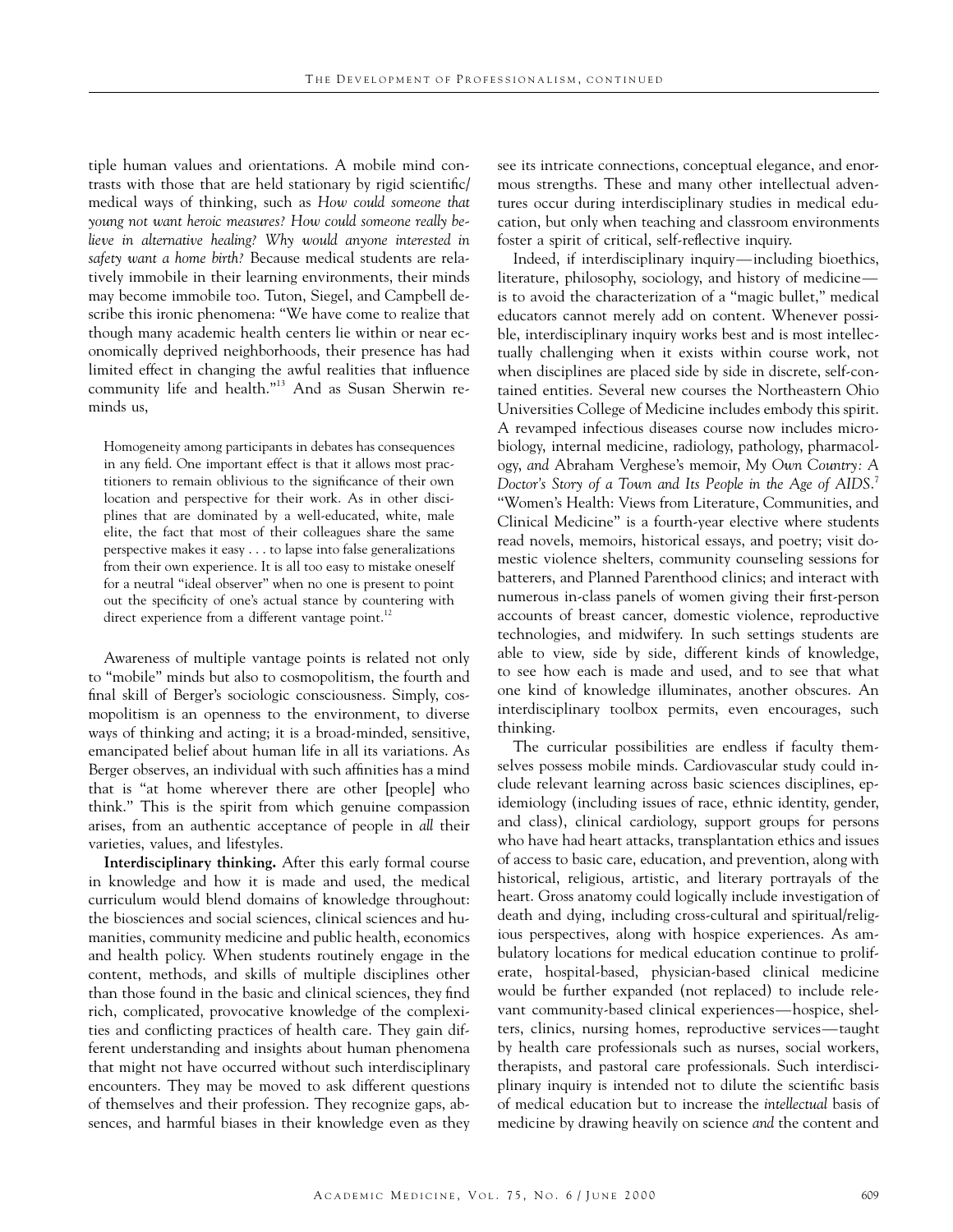methods of other disciplines that critically and creatively inform its theory and practice. When interdisciplinary inquiry is evident in the medical curriculum, it cannot help but foster in students the same critical, flexible thinking that in turn fosters compassionate, communicative, and socially responsive doctoring, that is, the development of professionalism.

**Economic/political dimensions of health care.** According to Arnold Relman, few graduates of U.S. medical schools have a ''coherent understanding'' of where the trillion dollars annually spent on health care comes from or where it goes.<sup>14</sup> What he strongly urges is not a course in economic theory, but rather practical knowledge of the health care ''market.'' Such knowledge is another domain in which to educate doctors who are able to enact professionalism in a more authentic and effective way, cognizant of the economic and political systems in which they work. Often ''lapses'' in professional behavior are less about doctors' characters and more about how well they understand the social systems in which they work. In other words, a significant component of professionalism requires that students have thorough, sophisticated, and critical knowledge of the current health care system in order to be compassionate! Without it, professional values such as ''caring'' remain in an abstract state, untethered to the political and economic environment in which they are enacted.

Moreover, Relman continues, students need a thorough understanding of the different forms of managed care and the economic/political bases of each, a familiarity with the philosophical conflicts between bottom-line business managers and practicing doctors, and a critical knowledge of the ''ethical, legal, and professional issues raised by the industrialization of health care.'' He further notes ''economic conflicts of interest involving physicians employed by, contracted with, or invested in for-profit health care companies; corporate restraints on professional autonomy and interference with doctor–patient relationships; and antitrust constraints on collective actions by physicians'' as critical areas of inquiry for doctors in training. Students would address these issues more fully in a required seminar embedded in the third year, when they are immersed firsthand in the issues.

Of course, all these curricular recommendations are hollow, even if implemented, if the medical environment is characterized by a singular, hypercompetitive focus on grades and class ranks by students, and by a lack of recognition and rewards for faculty who devote energy to mentoring students, innovative teaching, and the time-consuming work of interdisciplinary collaboration. Reiser describes this powerful influence that institutional leaders wield in ''stewardship of resources, the humane use of authority, the role of values in making judgments, and exercise of patience and courage under duress, how to admit mistakes, how to forgive them, the application of knowledge in taking action, [and] the balance of personal and professional commitments.''15 To paraphrase an aphorism, the medical student apple doesn't fall too far from the medical school tree.

# **Assessment and Licensure**

Of course, this scenario would not work without like-minded accrediting and evaluation entities, from the schools' examinations to all parts of the NBME's examinations. Medical educators, learning from nearly a century of evaluation theory developed outside medicine, would need to put in place measures that provide frequent and growth-oriented feedback to students in terms of their mastery of several domains: knowledge of basic scientific and clinical concepts and skills; their understandings of complex social, cultural, economic, and ethical issues; and their emerging and ongoing maturity and development of professionalism. Medical schools would no longer use class ranks and numerical scores to determine students' competencies. Instead, evaluation of students would include a simple pass/fail for all their course work plus faculty's written narratives about the students' clinical reasoning skills, their abilities to forge caring relationships with patients, and their values, attitudes, and cultural sensitivity. The USMLE Part 1 would also become a pass/fail enterprise to ensure that all students, regardless of their career plans, possess the knowledge, skills, and attitudes deemed essential to excellence anywhere in medicine, rather than acting as a gateway to the most highly prized residencies. More importantly, it would seek evidence of students' flexibility to draw on multiple domains of knowledge to make accurate, reasoned, culturally respectful, compassionate decisions. Lewis Thomas similarly called for such an undertaking, one that would evaluate ''the free range of a student's mind, his tenacity and resolve, his innate capacity for the understanding of human beings, and his affection for the human condition.''10 Class rank and board scores yield none of these.

#### **CONCLUSIONS**

Our attempt to reconceptualize professional development has been grounded in issues of knowing and knowledge: What knowledge is valued in and by medicine? What are the orientations and skills needed to make and use such knowledge? What necessary kinds of knowledge and skills are excluded or denigrated in the medical curriculum? What different kinds of knowledge do students need to become doctors—not bioscientists—who give *all* their patients skilled and compassionate care? How can the medical education process and content be changed so that students learn these kinds of knowledge in a well-integrated curriculum?